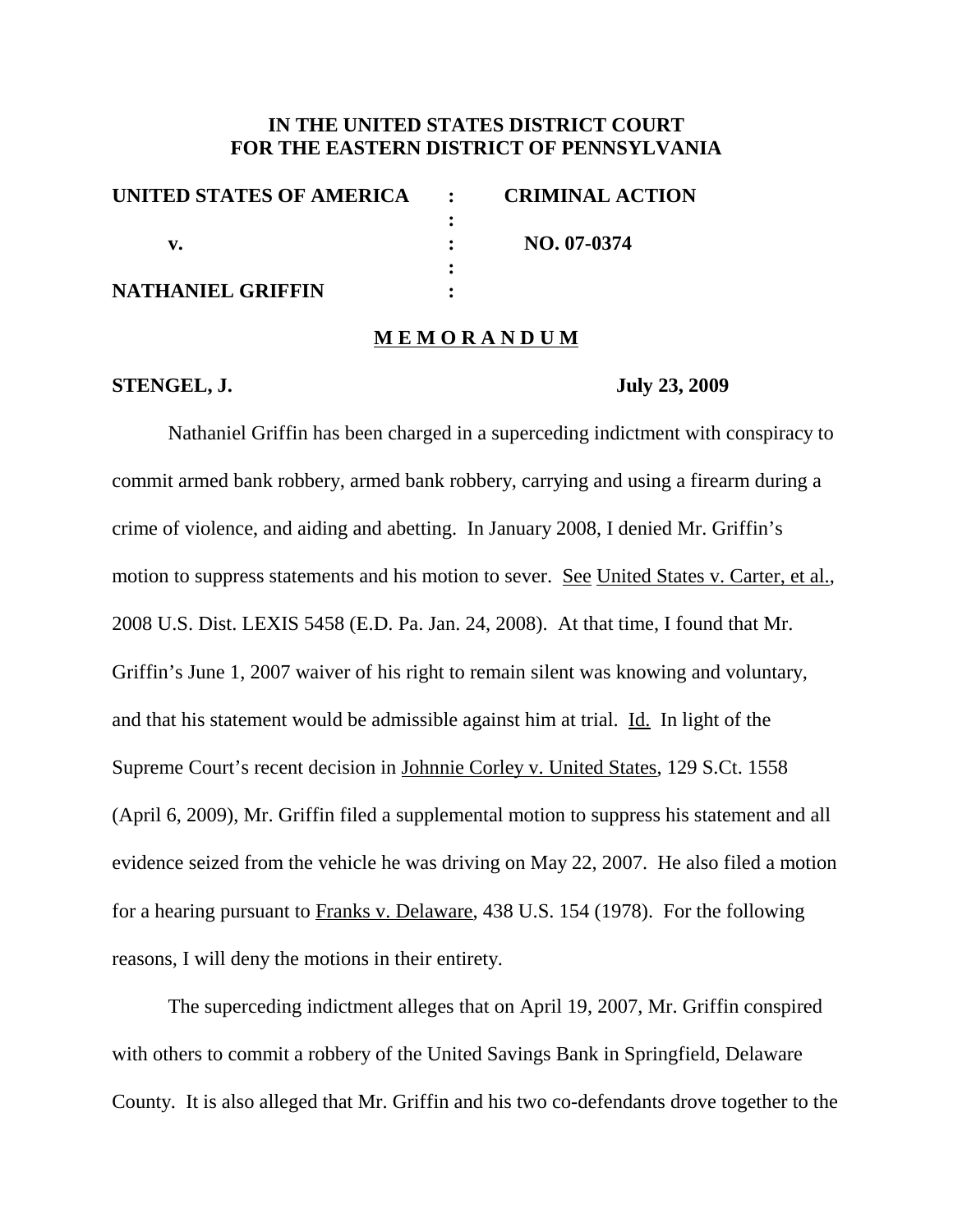bank with an individual still unknown to law enforcement. The two male defendants and the unknown person forced their way into the bank's vault at gunpoint. Defendant Carter allegedly pointed the gun at bank employees. They stole approximately \$53,356 from the vault and the bank tellers' drawers. They fled the bank and got into a car driven by a female co-defendant, and sped away.

At a hearing on the motion, Special Agent Raymond Carr of the Federal Bureau of Investigation testified that an arrest warrant was executed for Mr. Griffin and his two codefendants. Agent Carr and other local law enforcement officers involved in the case were scheduled to meet at 5:00 a.m., on June 1, 2007, to prepare for the arrest of the three defendants scheduled for 6:00 a.m., that same morning. See N.T. 4/08/09 at 12. Agent Carr testified credibly that the address they had for Mr. Griffin was "somewhat hazy." Id. Accordingly, when the officers received information that Mr. Griffin was at a certain location in Upper Darby on the evening May 31, 2007, they decided to arrest him at 11:00 that night to avoid potential difficulty in finding him the next morning. Id.

The agents took Mr. Griffin immediately to the Lansdowne Police Department to be housed for the night. Id. at 13-14. They handcuffed Mr. Griffin to a chair, advised him that there was a warrant for his arrest for bank robbery, then placed him into a holding cell. Id. at 15-16. Mr. Griffin was not interviewed at that time. Id. at 16. Agent Carr testified that he had been on duty that day from 7:00 a.m., and needed to be back at the Haverford Police Station at 5:00 a.m., on June 1, 2007 for the tactical meeting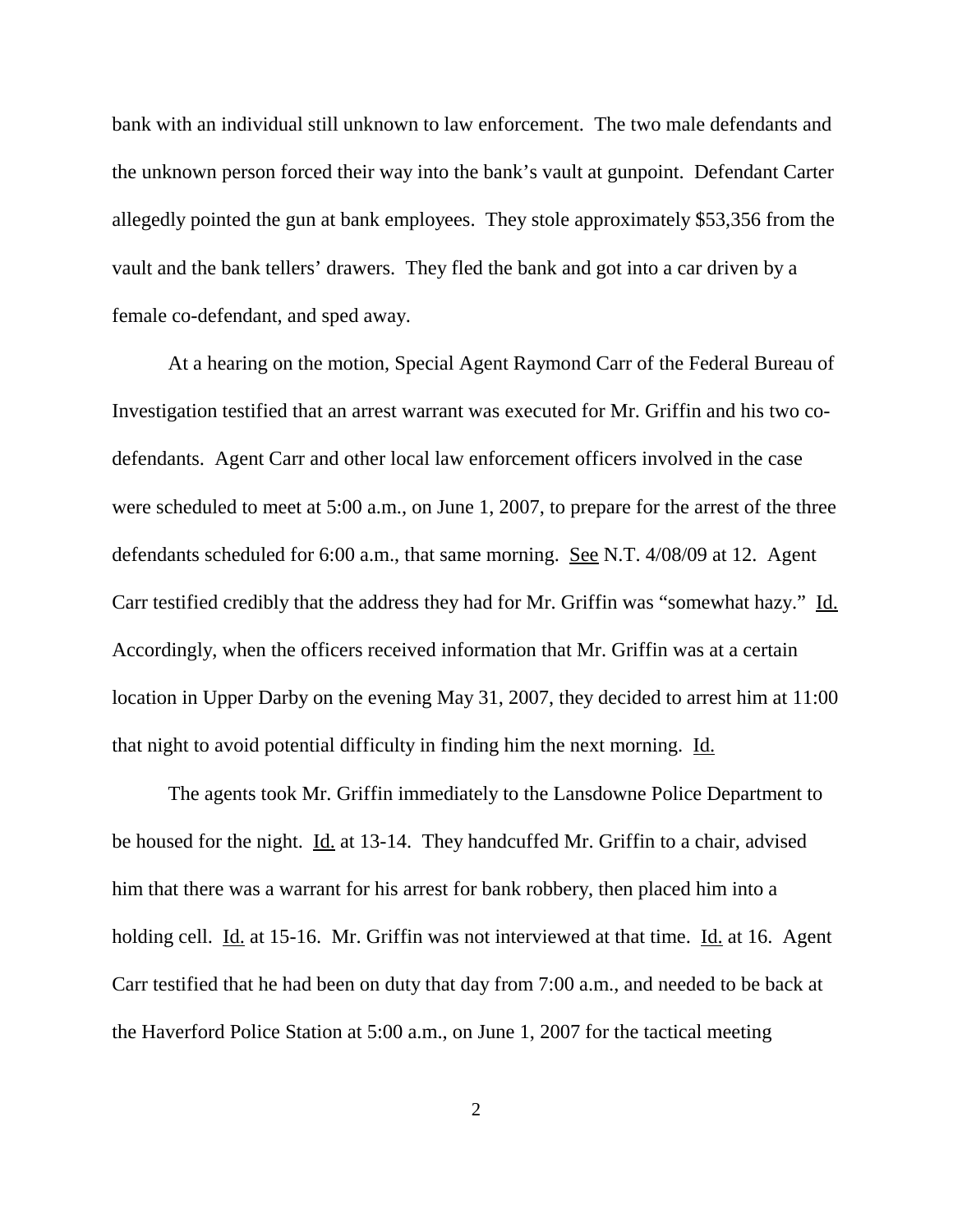regarding the arrest of the co-defendants. Id. It was decided that Mr. Griffin would be housed for the night at the Lansdowne Police Station because of the understandable fatigue of the agent, and so that all three co-defendants could be transported to the FBI offices at Sixth & Arch Streets the following morning. Id. at 30, 43-44. Agent Carr further testified that "from a logistics standpoint it would better serve us to have [Mr. Griffin] closer at hand so that the detectives the next morning would have ready access to him to be able to talk to him." Id. at 39.

Following the tactical meeting at 5:00 a.m., on June 1, 2007, Mr. Griffin's two codefendants were arrested. Id. at 17. In the meantime, Agent Carr dispatched two police officers to begin interviewing Mr. Griffin at approximately 6:30 a.m. Id. at 19. At approximately 7:30 a.m., Agent Carr told the officers to prepare Mr. Griffin for transport to the FBI office. Id. at 20. All three of the co-defendants arrived at the FBI office at approximately 8:00 a.m., when their interviews with law enforcement officers began. Id. at 21.

Also at the hearing, Detective Bridget McCarthy of the Springfield Township Police Department testified that she and Detective George Christek of the Haverford Township Police Department had been dispatched by Agent Carr to the Lansdowne Police Station to interview Mr. Griffin. They arrived at the station at 6:30 a.m. Id. at 31. She advised Mr. Griffin of his Miranda rights, which he waived and signed a waiver sheet to that effect.  $\underline{Id}$  at 33. The interview at the station lasted approximately forty-five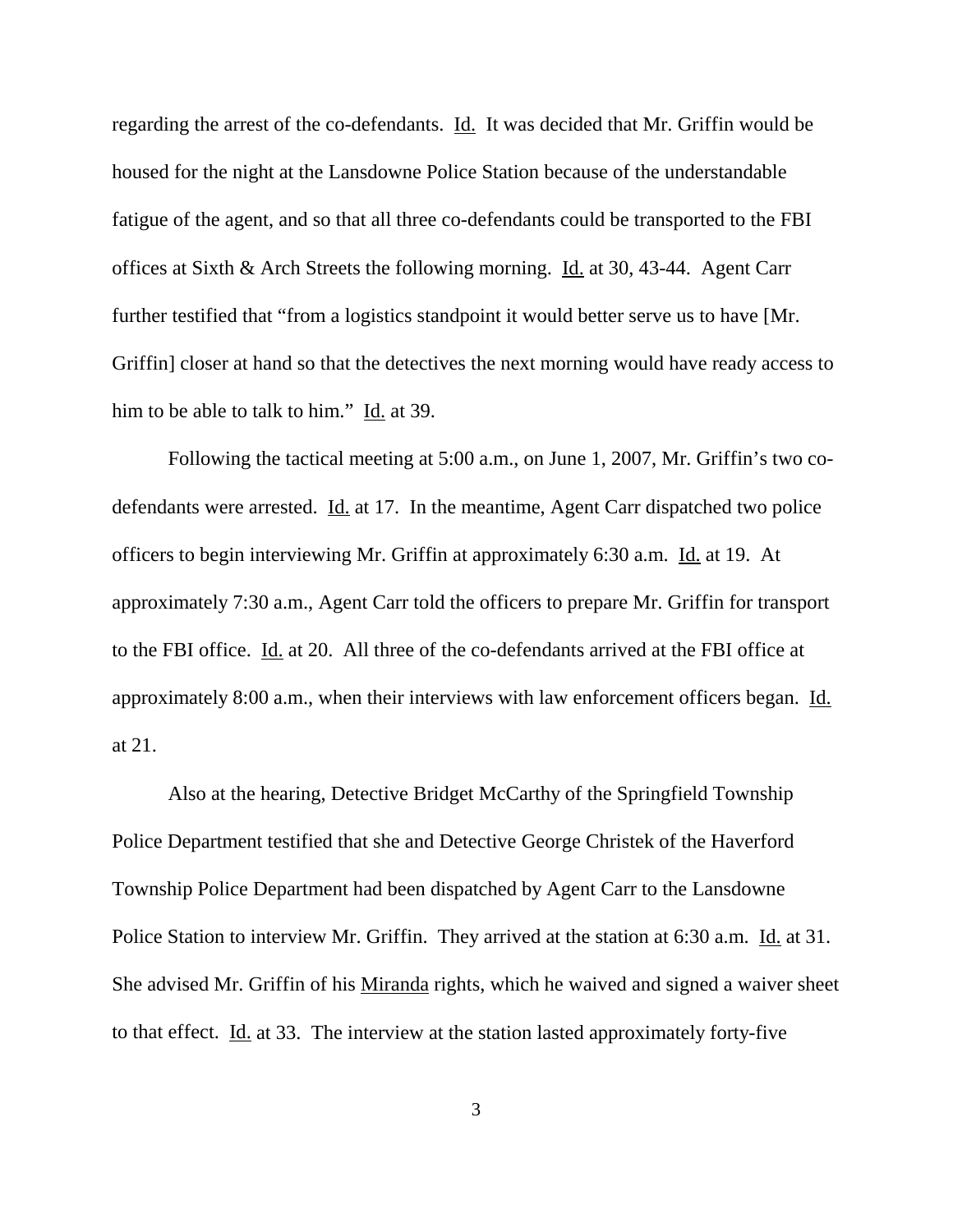minutes and was interrupted because Detective McCarthy was notified by Agent Carr to prepare Mr. Griffin for transport to the FBI office. Id. Once at the FBI office, the interview of Mr. Griffin resumed and lasted another two hours approximately. Id. at 34-35. Mr. Griffin "eventually admitted to being one of the actors involved in the robbery at United Savings Bank." Id. at 37. At 10:30 a.m., Mr. Griffin was processed by the United States Marshal Service, and brought before a United States Magistrate Judge at 1:30 p.m., for his initial appearance.

In his supplemental motion to suppress, Mr. Griffin argues that the delay in his presentment before a magistrate judge was unnecessary and unreasonable because the delay was solely for the purpose of securing a confession. I disagree.

Known simply as the McNabb-Mallory rule, the presentment rule generally renders inadmissible confessions made during periods of detention that violate the prompt presentment requirement of Rule  $5(a)^{1}$  of the Federal Rules of Criminal Procedure. See McNabb v. United States, 318 U.S. 332 (1943) (any confessions obtained during unreasonable presentment delay could not be used against a defendant as the basis of a conviction in federal court); Mallory v. United States, 354 U.S. 449 (1957) (the presentment rule does not require mechanical or automatic obedience, but the delay must not be of a nature to give opportunity for the extraction of a confession). The

<sup>&</sup>lt;sup>1</sup> Rule  $5(a)(1)(A)$  provides: A person making an arrest within the United States must take the defendant without unnecessary delay before a magistrate judge, or before a state or local judicial officer as Rule 5(c) provides, unless a statute provides otherwise.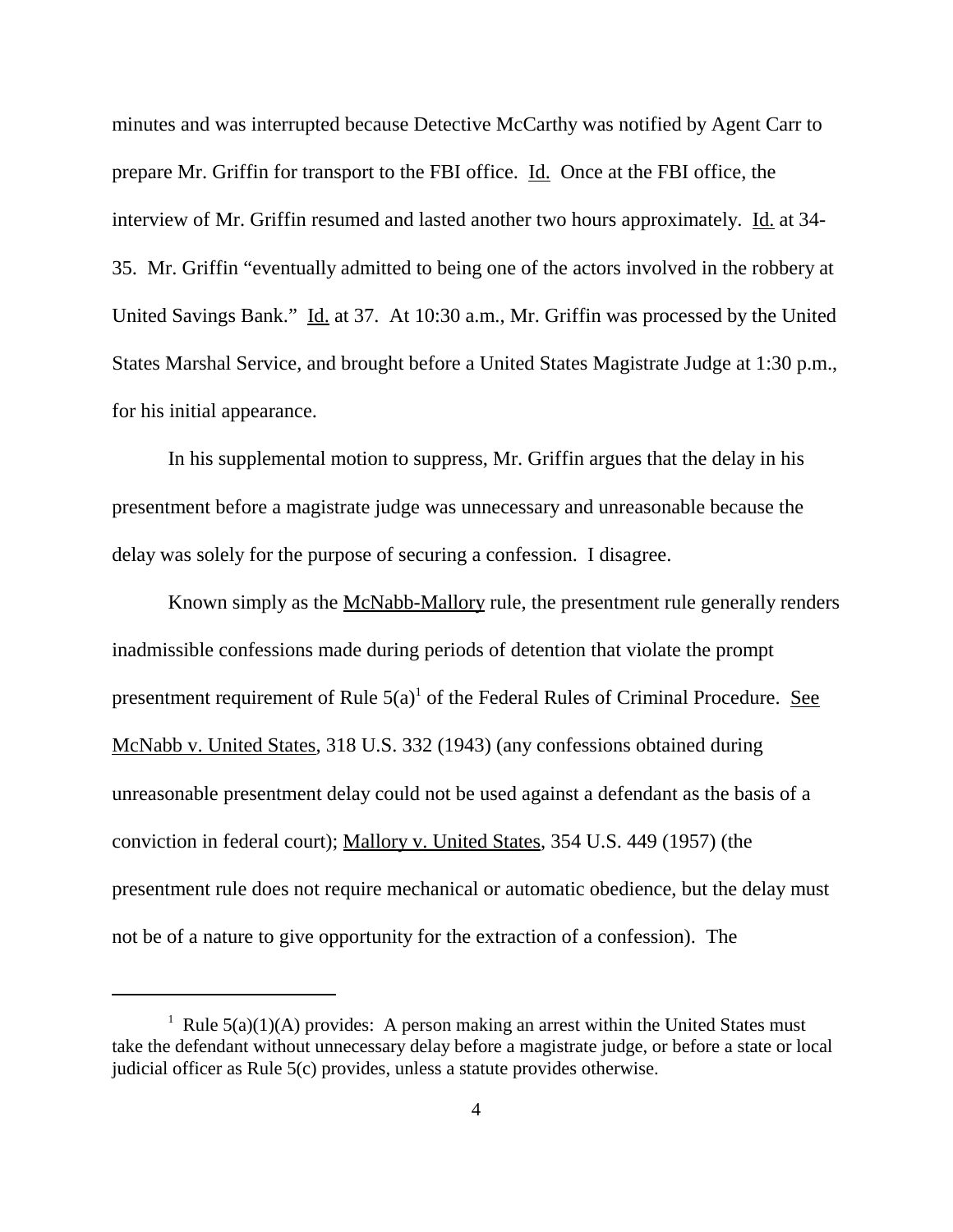McNabb-Mallory rule continued to be enforced along with Rule 5(a), until Congress

enacted 18 U.S.C. § 3501(c), which states in part:

In any criminal prosecution by the United States or by the District of Columbia, a confession made or given by a person who is a defendant therein, while such person was under arrest or other detention in the custody of any law-enforcement officer or law-enforcement agency, shall not be inadmissible solely because of delay in bringing such person before a magistrate judge or other officer empowered to commit persons charged with offenses against the laws of the United States or of the District of Columbia if such confession is found by the trial judge to have been made voluntarily and if the weight to be given the confession is left to the jury and if such confession was made or given by such person within six hours immediately following his arrest or other detention: Provided, That the time limitation contained in this subsection shall not apply in any case in which the delay in bringing such person before such magistrate or other officer beyond such six-hour period is found by the trial judge to be reasonable considering the means of transportation and the distance to be traveled to the nearest available such magistrate judge or other officer.

Here, Mr. Griffin argues that law enforcement officers erred by not beginning the interview closer to the time of his arrest, and that their delay was prompted by the sole purpose of securing a confession. <sup>2</sup> I disagree. Agent Carr provided credible testimony regarding the factors which were considered in making the decision to house Mr. Griffin in Lansdowne for the night. For all practical purposes, the arrest of Mr. Griffin was contemporaneous with the arrests of his co-defendants. The record contains no proof, or

 $2\,$  I note that had Agent Carr chosen to begin the interview of Mr. Griffin at such a late hour, continued it throughout the night, and obtained a confession, Mr. Griffin could have reasonably sought its suppression based on coercion due to the lack of sleep.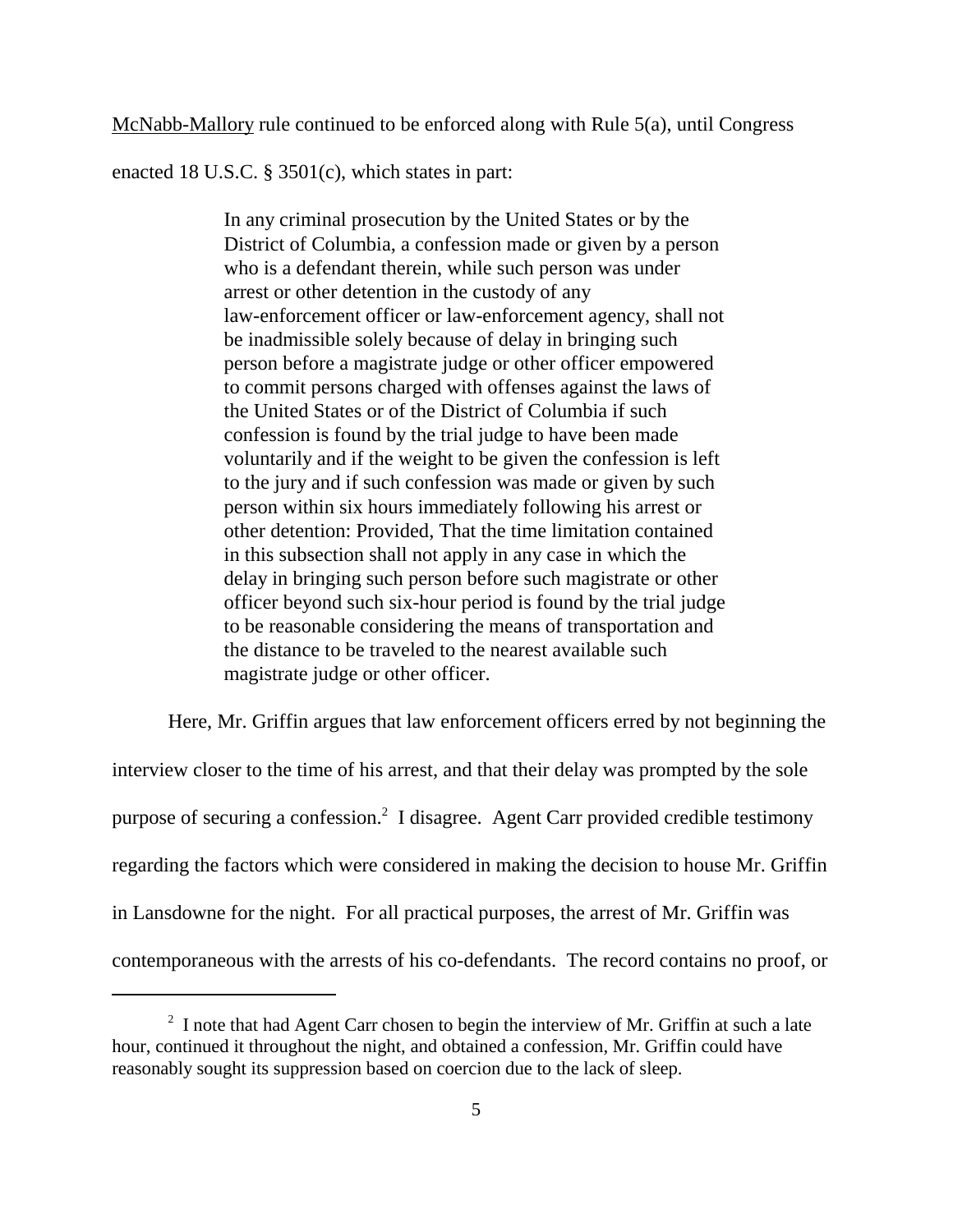even a suggestion, that the confession was the result of the failure to bring him in for an initial appearance. There was a valid warrant for Mr. Griffin's arrest, his address was "somewhat hazy" prompting the officers to act that night, the law enforcement officers had begun their day at 7:00 that morning, they were understandably fatigued, and they were scheduled to conduct a tactical meeting for the same case early the next morning. Given these circumstances, I find that any delay between Mr. Griffin's arrest and his presentment to a Magistrate Judge was not unreasonable or unnecessary, and accordingly that his voluntary confession is admissible against him at trial.

Mr. Griffin also seeks the suppression of all evidence gathered as a result of the traffic stop and seizure of the blue Buick Park Avenue he was driving on May 22, 2007. At the hearing, Police Officer Eric Michael Girill, of the Upper Providence Police Department, testified that while he was an officer of the Milbourne Borough Police Department, he was involved in a traffic stop at 11:28 a.m., on May 22, 2007. <u>See</u> N.T. 4/08/09 at 46. While patrolling the streets, Officer Girill noticed an unfamiliar blue Buick sedan with four passengers. Id. at 47. He made a U-turn, followed the Buick a short distance, "ran the tag" through the PennDOT computer, and found that the vehicle was improperly registered. Id. At that point, Officer Girill pulled over the Buick and asked to see the driver's identification, registration, and proof of insurance. Id. at 50. The driver, who provided the name "Nathaniel Griffin," informed the officer that he had neither identification nor vehicle information with him. Id. Officer Girill ran the driver's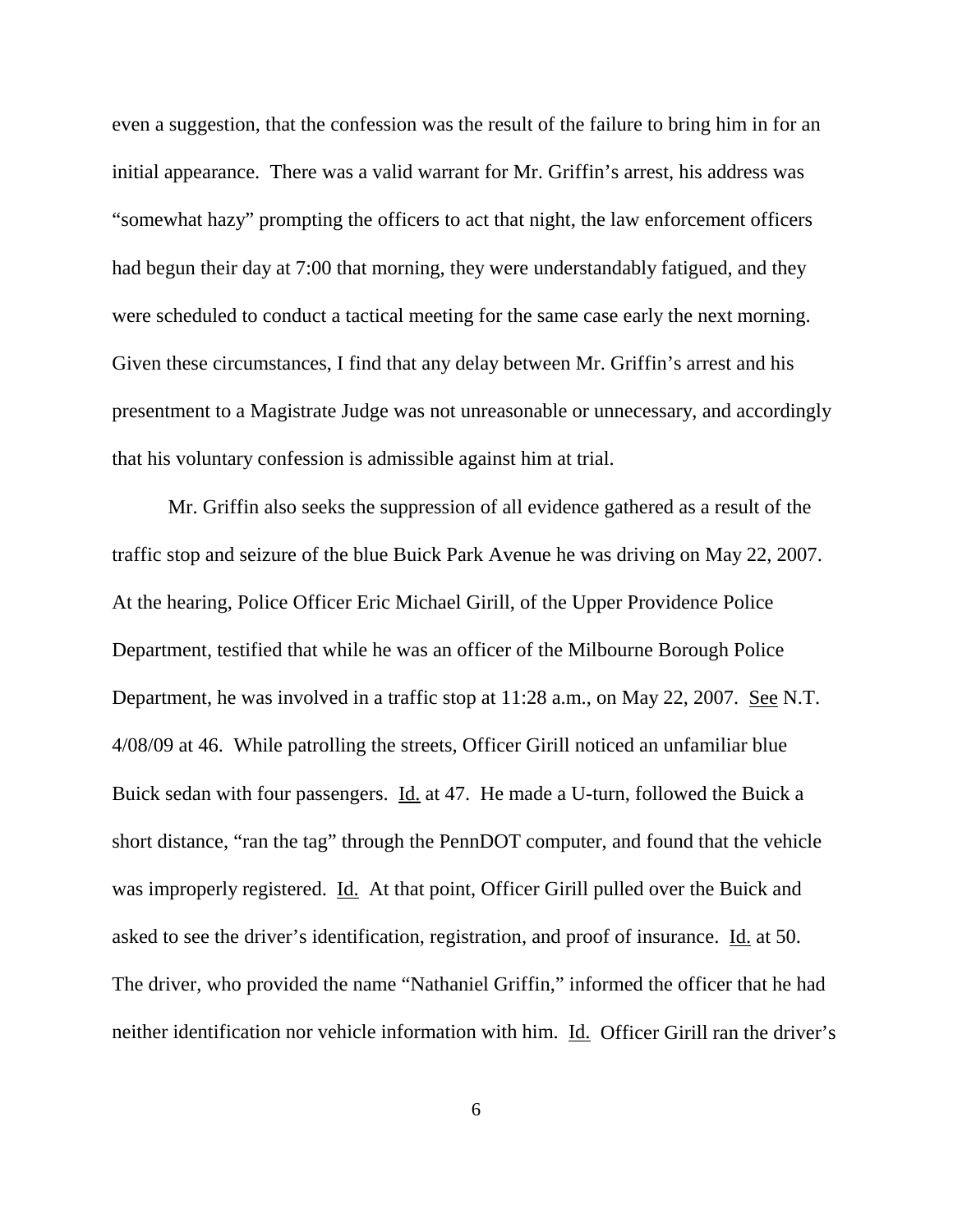name and birth date in the computer and found that Mr. Griffin had a "suspended photo ID out of Sharon Hill." Id. Officer Girill then asked if any of the three remaining passengers of the vehicle had a valid driver's license, which none of them did. Id. at 51, 52. Officer Girill called for a tow-truck to impound the vehicle because none of the passengers could legally drive it from the scene, and because the registration of the vehicle was invalid. Id. at 52. Before the vehicle was towed, Officer Girill and back-up officers conducted an inventory search of the car, i.e., the front seats, floor, glove compartment, rear seat, rear floor, and trunk, and recovered nothing. Id. at 53. Officer Girill testified that he observed a "light red, pinkish stain on the driver's side rear seat on the floor." Id. A confidential informant told law enforcement officers who were investigating armed bank robberies in the area that the vehicle used in the robberies was a blue Buick Park Avenue, and that the vehicle had been impounded by the Milbourne Police Department. Agent Carr and other officers went to look at the vehicle and, in plain view, saw the red stains in the car which are consistent with an exploded bank-issued dye pack. With this information, Agent Carr obtained a search warrant for the vehicle and recovered two red dye-stained fifty dollar bills.

Mr. Griffin concedes that once Officer Girill retrieved information on the invalid registration of the vehicle, he had reason to initiate the traffic stop. It is the impounding and subsequent search of the vehicle, however, which Mr. Griffin challenges. Based on his credible testimony, however, Officer Girill had no other reasonable option but to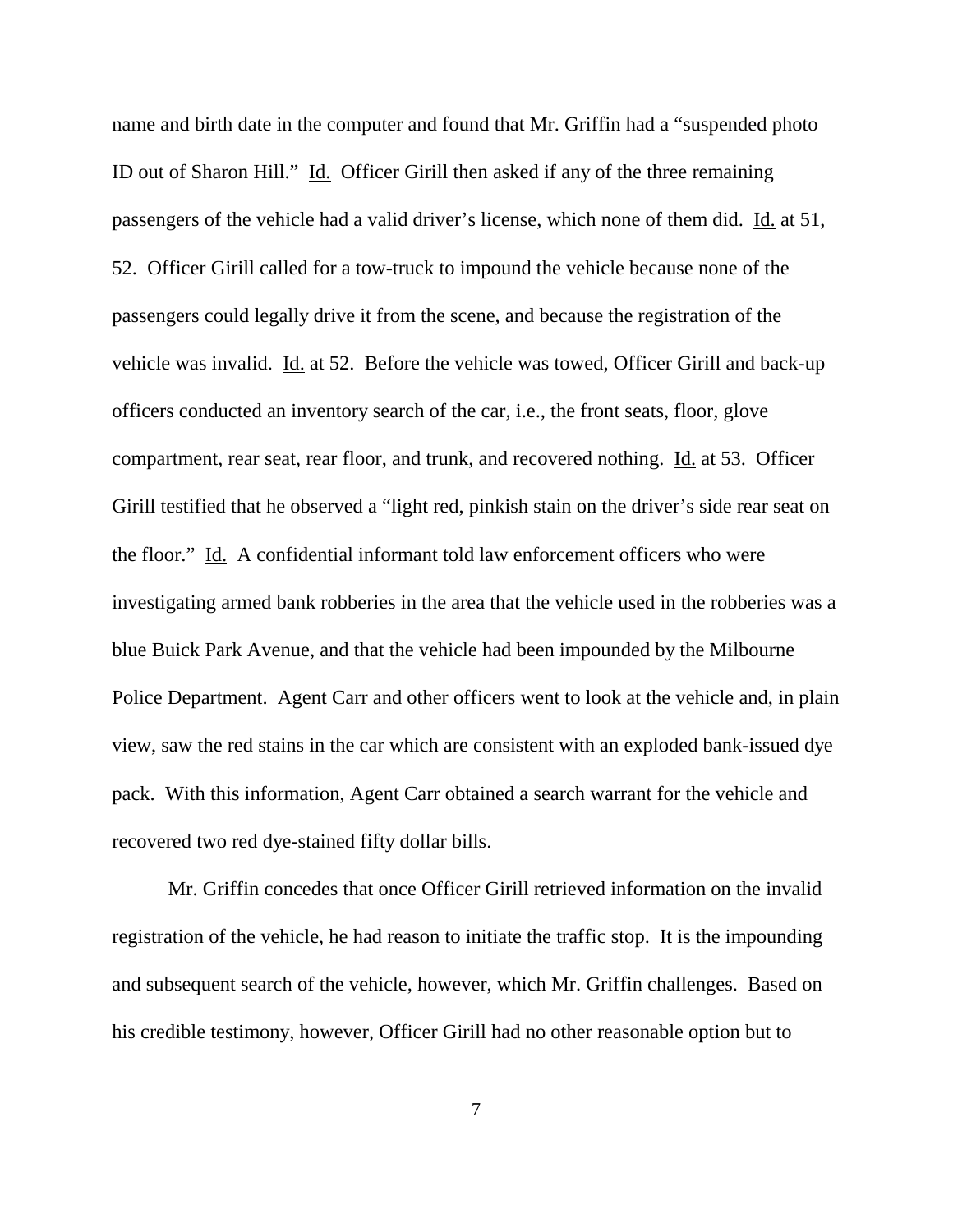impound the vehicle. None of the four occupants of the vehicle could legally drive. Accordingly, the officer, of necessity, "seized" the vehicle. Officer Girill had two choices: (1) lock the car on the street and seek a search warrant; or (2) impound the car and seek a search warrant. Impounding the car was the most reasonable option. With the first option, the car could have been removed from the street by the defendant or the car's owner, and any potential evidence removed. The chain of custody of any evidence would also have been compromised. Further, the car was impounded for administrative convenience, i.e., as an alternative to having a police officer "guard" the car for the several hours it might take to obtain the search warrant. The Fourth Amendment protection from unlawful search and seizure was not violated because the vehicle was not searched until a warrant was obtained.

Mr. Griffin seeks a Franks hearing in order to challenge the validity of that search warrant. To obtain a Franks hearing, a defendant must show that: (1) the affidavit in support of the warrant was deliberately false or demonstrated reckless disregard for the truth; and (2) any challenged statement or omission was essential to the magistrate judge's finding of probable cause. Franks, 438 U.S. at 171-72; United States v. Calisto, 838 F.2d. 711, 714-16 (3d Cir. 1988). Mr. Griffin asserts that there were false statements contained in the search warrant affidavit. First, in paragraph eight of the affidavit, the affiant states that the driver of the vehicle produced a driver's license identifying himself as Nathaniel Griffin. Nathaniel Griffin has never had a driver's license. Next, in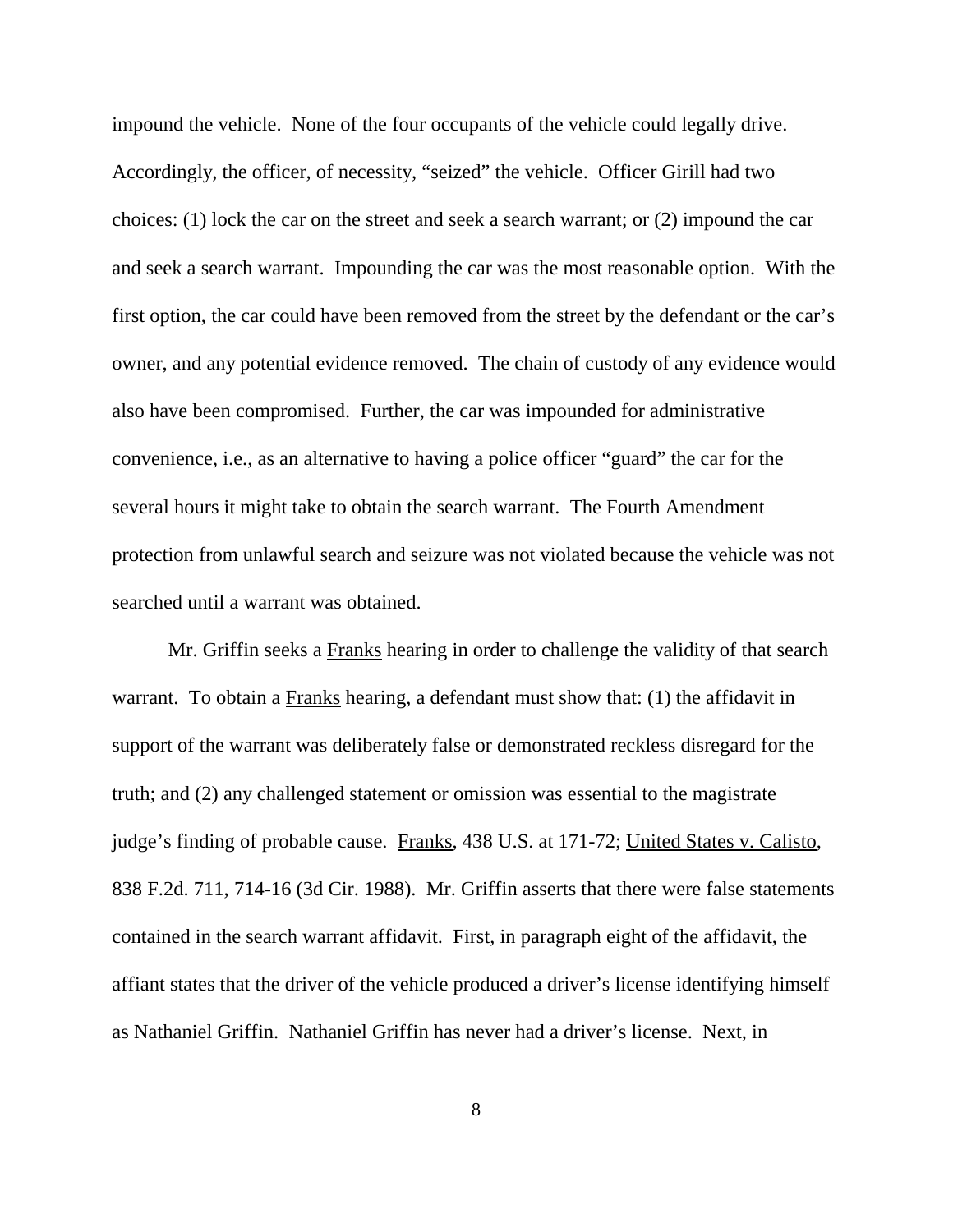paragraph fourteen of the affidavit, the affiant states that a confidential informant identified Mr. Griffin from surveillance photos taken during the bank robbery. Mr. Griffin indicates that it is impossible to identify anyone because of the poor quality of the photos. Mr. Griffin argues that setting these statements aside, the warrant lacked probable cause to search the vehicle.

The government concedes that some of the statements in the search warrant affidavit for the Blue Buick Park Avenue are not accurate. However, no evidence has been produced to establish that the inaccurate statements were deliberately false or even that they demonstrated a reckless disregard for the truth. Further, if the inaccurate statements were taken out of the warrant, probable cause would still have existed to search the vehicle. The search warrant was for a four door blue Buick Park Avenue with a vehicle identification number of 1G4CU5217W4637324. A confidential informant, known to law enforcement, identified that vehicle as the one involved in numerous bank robberies. The impounded vehicle was located at the Milbourne police lot. In plain view, through the window of the Buick, law enforcement officers were able to see dye stains in the vehicle which were consistent with dye packs used by banks. Any inaccurate statements that Mr. Griffin produced a valid driver's license or that he was the sole occupant of the vehicle, do not negate the probable cause found by the magistrate judge in approving the application for the search warrant. Accordingly, I will deny the defendant's motions in their entirety. An appropriate Order follows.